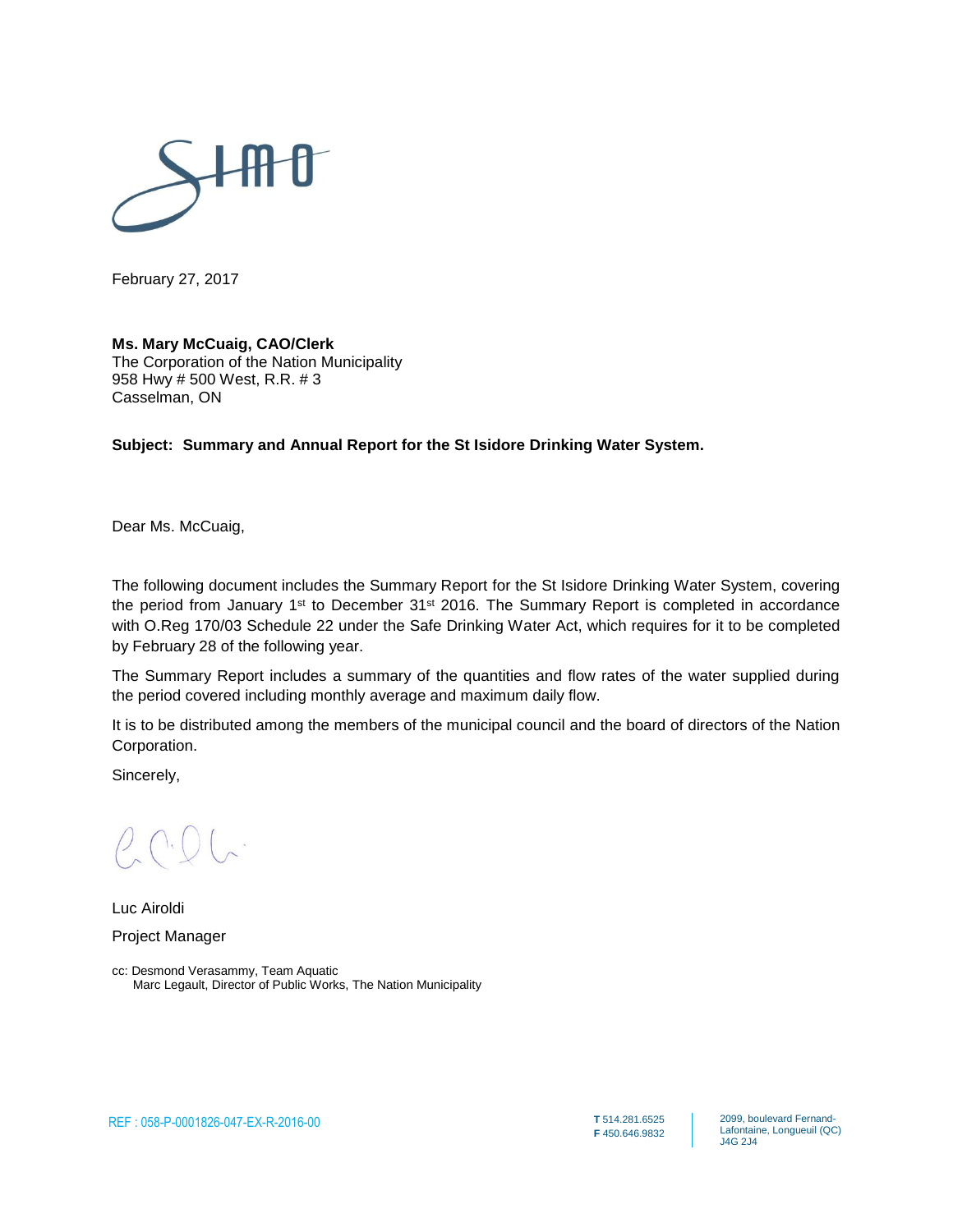

**The Nation Municipality**

### **Report for St-Isidore Drinking Water System**

**2016 Summary and Annual report** 

Date: February 2017 NRéf. : 058-P-0001826-048- EX-R-2016-00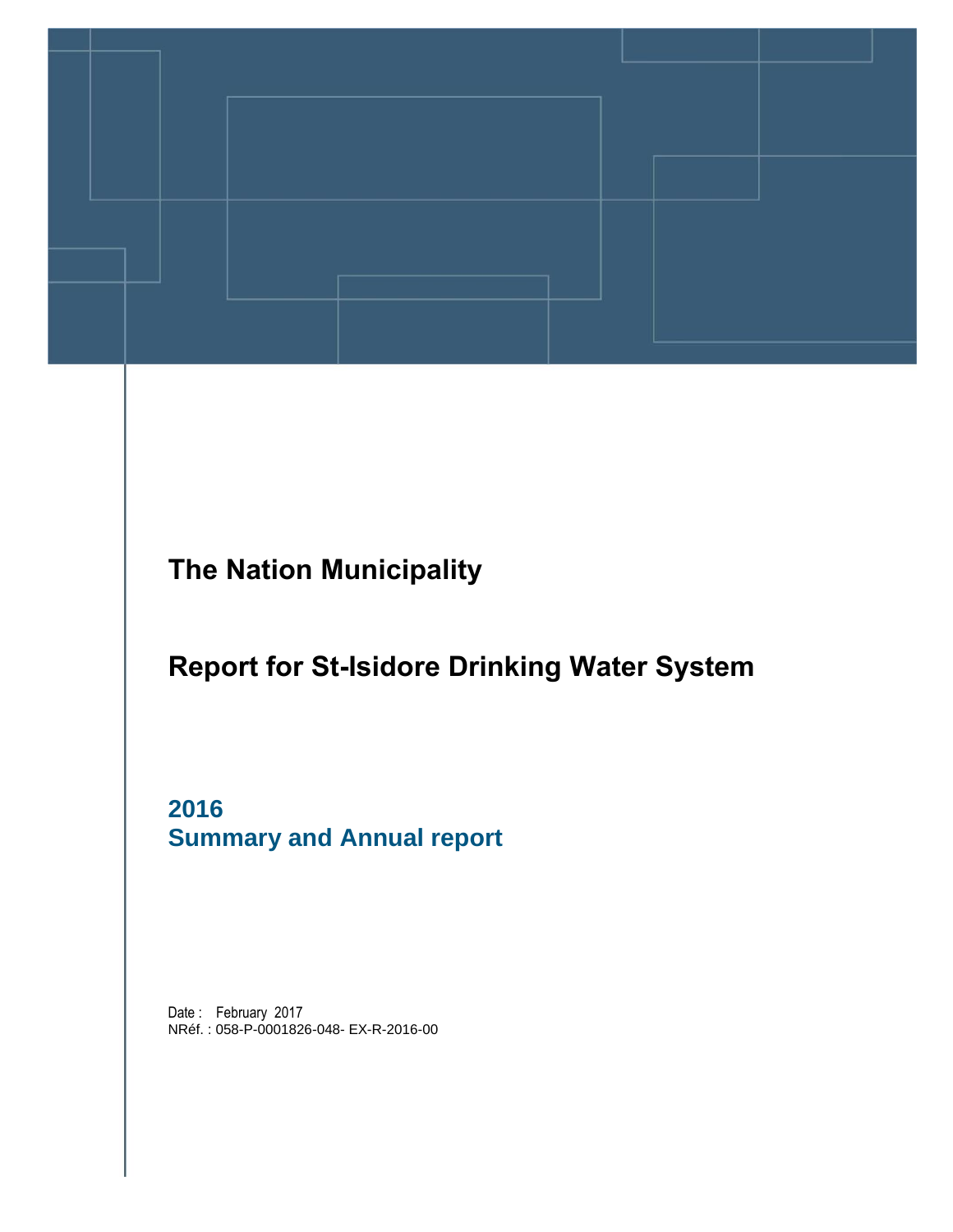

#### **Summary Report for the St Isidore Drinking Water System**

#### **Background**

O. Reg. 170/03 Schedule 22 Summary Reports for Municipalities applies for small and large municipal residential systems. The St Isidore Drinking Water System is considered to be a large municipal residential system as it is a "municipal drinking water system that serves a major residential development and serves more than 100 private residences" as defined in Section 1 of O.Reg.170/03.

The summary report must be prepared by February 28 of the following year and must be given to:

- in the case of a drinking water system owned by a municipality, the members of the municipal council;
- in the case of a drinking water system owned by a municipal service board established under section 195 of the *Municipal Act, 2001*, the members of the municipal service board; or
- in the case of a drinking water system owned by a corporation, the board of directors of the corporation.

The Summary Report must:

- $\blacktriangleright$  list the requirements of the Act, the regulations, the system's approval, drinking water works permit, municipal drinking water licence, and any orders applicable to the system that were not met at any time during the period covered by the report; and
- for each requirement referred to in clause (a) that was not met, specify the duration of the failure and the measures that were taken to correct the failure
- A summary of the quantities and flow rates of the water supplied during the period covered by the report, including monthly average and maximum daily flows.
- A comparison of the summary referred to in paragraph 1 to the rated capacity and flow rates approved in the system's approval, drinking water works permit or municipal drinking water licence, or if the system is receiving all of its water from another system under an agreement pursuant to subsection 5 (4), to the flow rates specified in the written agreement.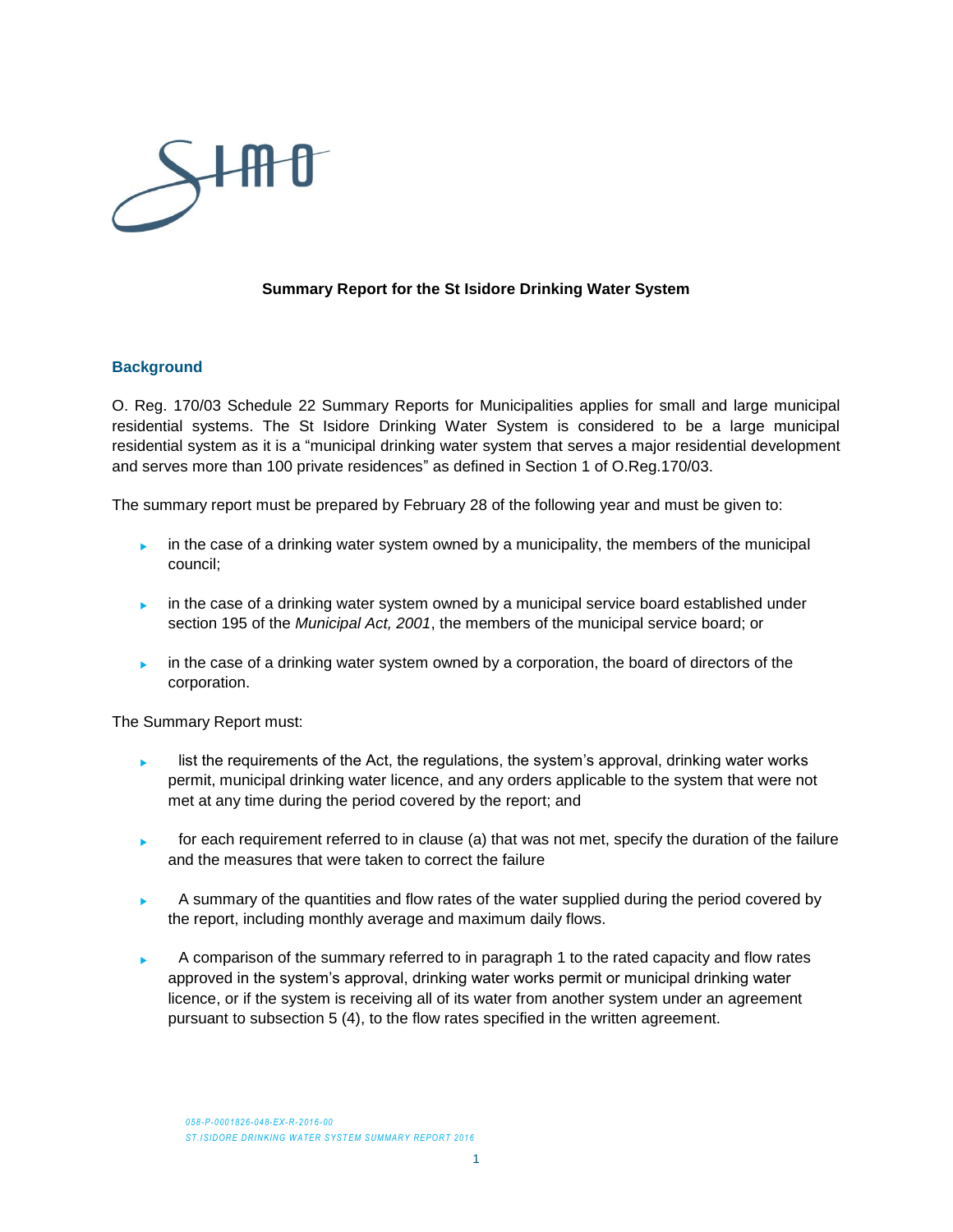

#### **Content**

The following table lists the requirements that the system failed to meet and the measures taken to correct the failures.

| <b>Drinking Water</b><br><b>Legislation and</b>                  | <b>Requirements the system</b><br>failed to meet | <b>Duration of the</b><br>failure | <b>Corrective</b><br>measures taken | <b>Status</b> |
|------------------------------------------------------------------|--------------------------------------------------|-----------------------------------|-------------------------------------|---------------|
| Safe Drinking Water<br>Act, 2002                                 | None                                             | N/A                               | N/A                                 | N/A           |
| <b>Ontario Regulations:</b><br>O.Reg. 128/04<br>O.Reg. 169/03    | 1 Total coliform (27-01-16)                      | 28-01-2016 (1 day)                | (3) Resample<br>0cfu/100ml          | Complete      |
| O.Reg. 170/03                                                    |                                                  |                                   |                                     |               |
| Systems approval:<br>Certificate of<br>Approval                  | None                                             | N/A                               | N/A                                 | N/A           |
| <b>Drinking Water</b><br>Works Permit under<br>O.Reg 188/03      | None                                             | N/A                               | N/A                                 | N/A           |
| <b>Municipal Drinking</b><br>Water Licence under<br>O.Reg 188/03 | None                                             | N/A                               | N/A                                 | N/A           |
| <b>Provincial Officer's</b><br>Order                             | None                                             | N/A                               | N/A                                 | N/A           |

*058-P-0001826-048-EX-R-2016-00* **ST.ISIDORE DRINKING WATER SYSTEM SUMMARY REPORT 2016**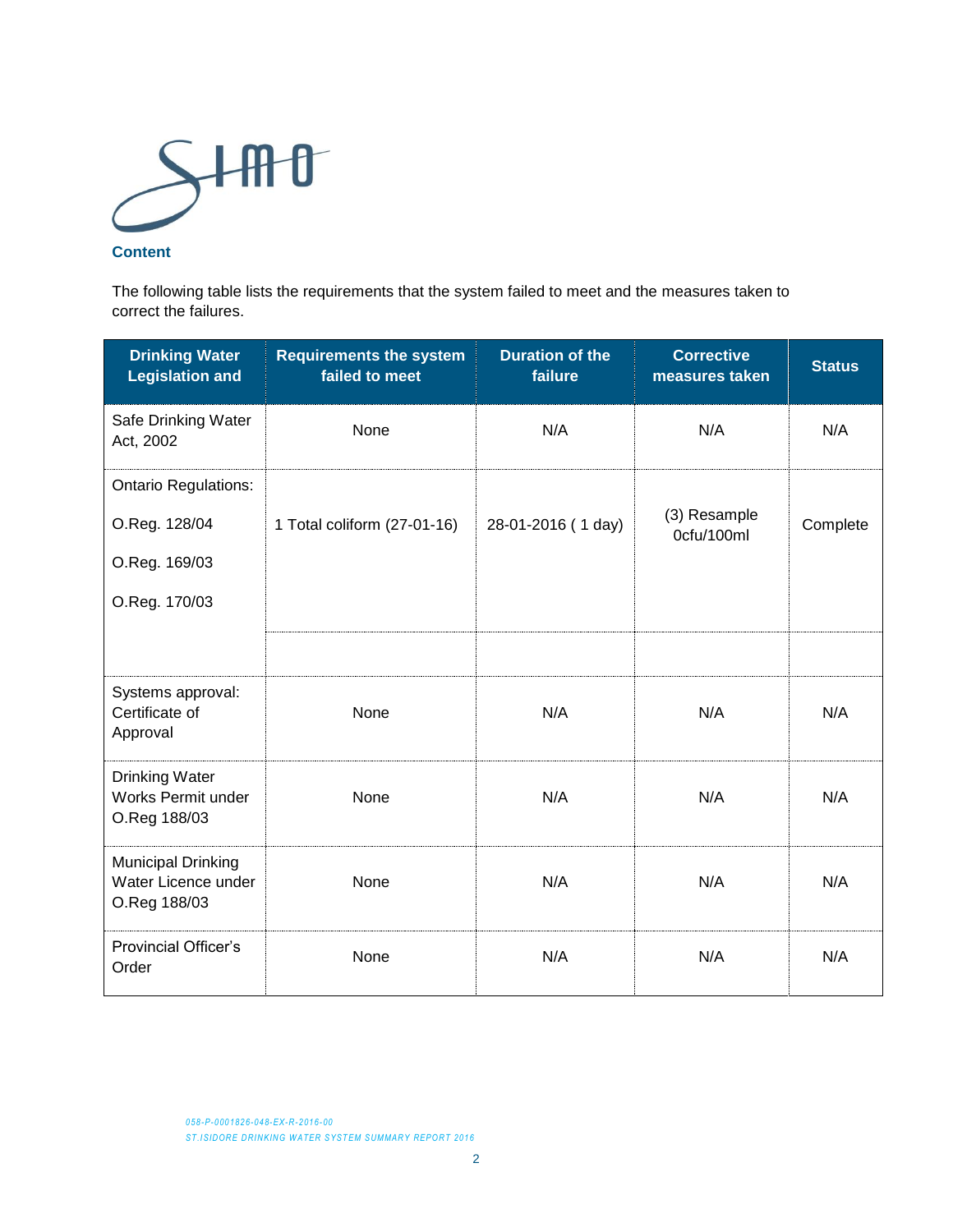

#### **Comparison:**

The St Isidore Drinking Water System has no rated capacity as it receives its treated water from the Lefaivre Water Treatment Plant in the Alfred and Plantagenet Municipality. During the 2016 year, the maximum daily flow of 1096 m<sup>3</sup>/d occurred during the month of May (After painting, full the Tower). The average daily flow was 213m<sup>3</sup>/d and the minimum daily flow was 137m<sup>3</sup>/d during the month of June. This represents an increase of consummation of 9.1% compared to the Year 2015.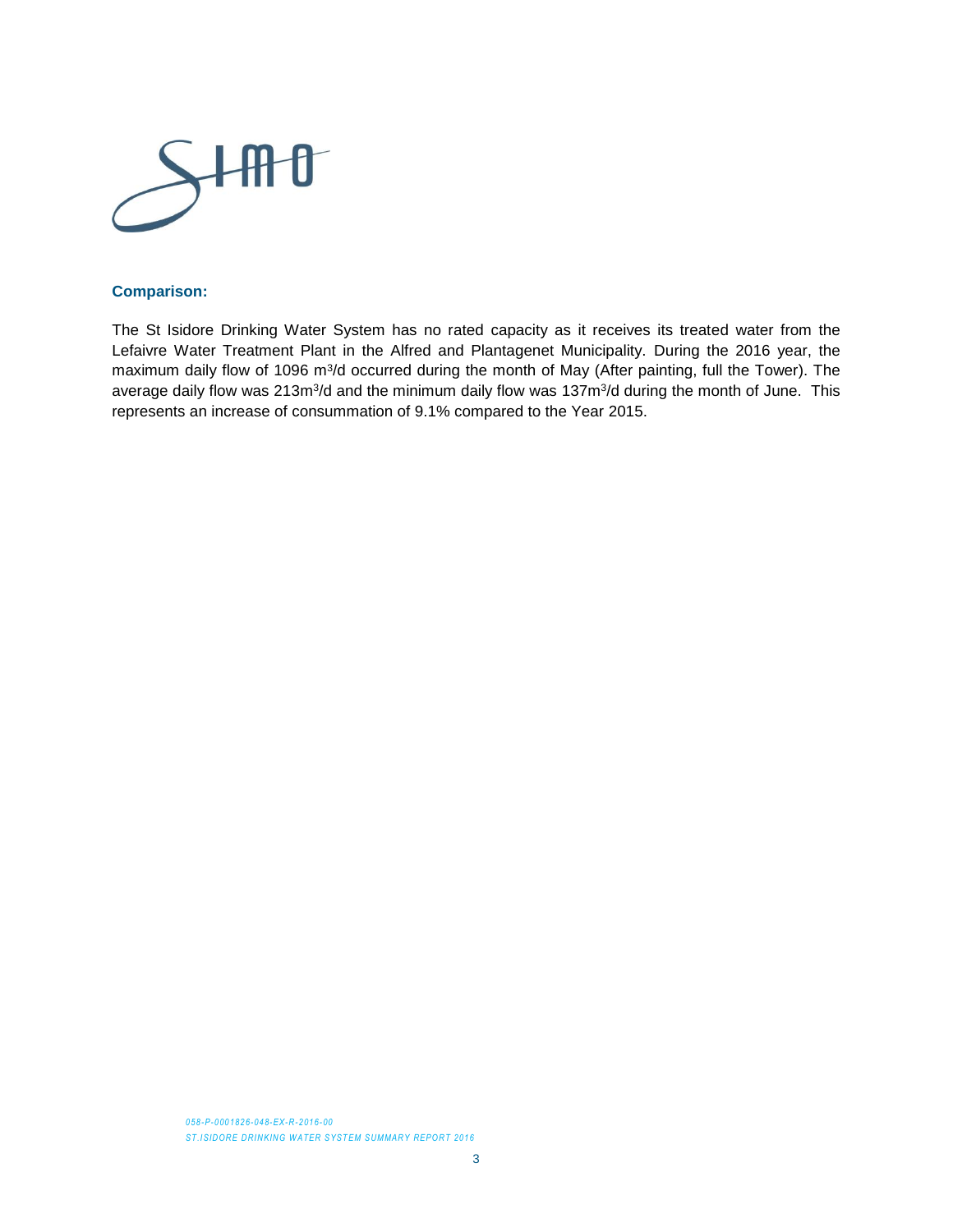

#### **2016 Summary Report St Isidore Water Distribution System**

**Municipality:** Village of St Isidore in Nation Towns **Facility:** St Isidore Water Distribution System **Works:** 220003573 - St Isidore de Prescott \ **Classification:** Class 3 Water Distribution Water Source: Surface Water (Lefaivre Water Treati **Serviced Population:** 1200) **Period:** 2016-01-01 to 2016-12-31 **Total Designed Capacity (m3/day):**



|                                                   | Jan                                                      | Feb   | Mar                                                                          | Apr   | May        | Jun   | Jul   | Aug  | Sep  | Oct  | Nov   | <b>Dec</b> | Sum        |
|---------------------------------------------------|----------------------------------------------------------|-------|------------------------------------------------------------------------------|-------|------------|-------|-------|------|------|------|-------|------------|------------|
|                                                   | DistributionSystem \ Flows - Plantagenet Booster Station |       |                                                                              |       |            |       |       |      |      |      |       |            |            |
| Flows (m3/day)                                    |                                                          |       |                                                                              |       |            |       |       |      |      |      |       |            |            |
| Avg.                                              | 279                                                      | 217   | 220                                                                          | 230   | 349        | 317   | 290   | 250  | 216  | 229  | 215   | 209        | 252        |
| Max                                               | 1640                                                     | 296   | 322                                                                          | 354   | 1157       | 928   | 756   | 336  | 310  | 518  | 349   | 268        | 1640       |
| Min                                               | 117                                                      | 113   | 119                                                                          | 119   | 112        | 160   | 168   | 200  | 129  | 105  | 109   | 171        | 105        |
| Total                                             | 8641                                                     | 6302  | 6833                                                                         |       | 6901 10819 | 8251  | 8990  | 7754 | 6035 | 7114 | 6453  |            | 6476 90570 |
| St-Isidore tower Flowmeter (m3/day)               |                                                          |       |                                                                              |       |            |       |       |      |      |      |       |            |            |
| Avg.                                              | 184                                                      | 180   | 174                                                                          | 188   | 296        | 337   | 246   | 220  | 185  | 185  | 183   | 175        | 213        |
| Max                                               | 281                                                      | 210   | 197                                                                          | 221   | 1096       | 732   | 782   | 285  | 245  | 244  | 230   | 206        | 1096       |
| Min                                               | 158                                                      | 159   | 147                                                                          | 164   | 159        | 137   | 156   | 156  | 147  | 160  | 161   | 152        | 137        |
| Total                                             | 5711                                                     | 5234  | 5404                                                                         | 5639  | 9162       | 8771  | 7625  | 6821 | 5564 | 5737 | 5475  |            | 5417 76559 |
| Distribution System \ Health - Chlorine Residuals |                                                          |       |                                                                              |       |            |       |       |      |      |      |       |            |            |
| Minimum Total Cl <sub>2</sub> (mg\L)              |                                                          |       |                                                                              |       |            |       |       |      |      |      |       |            |            |
| Avg.                                              | 1.41                                                     | 1,31  | 1,27                                                                         | 1,47  | 1,37       | 1,27  | 0,95  | 0,86 | 0,91 | 0,95 | 1,12  | 1,36       | 1,19       |
| Min                                               | 1.07                                                     | 0.98  | 0.63                                                                         | 0,71  | 0,84       | 0,59  | 0,52  | 0,01 | 0,52 | 0.48 | 0,59  | 1,13       | 0,01       |
| Maximum Total Cl <sub>2</sub> (mg\L)              |                                                          |       |                                                                              |       |            |       |       |      |      |      |       |            |            |
| Avg.                                              | 2,54                                                     | 2,32  | 2,55                                                                         | 2,74  | 2,30       | 2,10  | 1,78  | 1,64 | 1,84 | 1,83 | 2,23  | 2,50       | 2,20       |
| Max                                               | 2,85                                                     | 2,74  | 2,90                                                                         | 2,99  | 2,58       | 2,21  | 2,17  | 2,17 | 2,19 | 2,85 | 2,81  | 2,70       | 2,99       |
| Minimum Free Cl <sub>2</sub> (mg\L)               |                                                          |       |                                                                              |       |            |       |       |      |      |      |       |            |            |
| Avg.                                              | 0, 10                                                    | 0, 11 | 0, 12                                                                        | 0, 13 | 0, 11      | 0,12  | 0,08  | 0,05 | 0,05 | 0,05 | 0,07  | 0, 10      | 0,09       |
| Min                                               | 0.06                                                     | 0.09  | 0, 10                                                                        | 0, 12 | 0,04       | 0,06  | 0,07  | 0,04 | 0,04 | 0,05 | 0,05  | 0.07       | 0,04       |
| Maximum Free Cl <sub>2</sub> (mg\L)               |                                                          |       |                                                                              |       |            |       |       |      |      |      |       |            |            |
| Avg.                                              | 0, 13                                                    | 0, 15 | 0, 15                                                                        | 0, 15 | 0, 13      | 0, 15 | 0,08  | 0,06 | 0,06 | 0,06 | 0,09  | 0,12       | 0, 11      |
| Max                                               | 0,21                                                     | 0,21  | 0,23                                                                         | 0,20  | 0,24       | 0,49  | 0, 11 | 0,07 | 0,08 | 0,07 | 0, 10 | 0, 18      | 0,49       |
| Minimum Combined Cl <sub>2</sub> (mg\L)           |                                                          |       |                                                                              |       |            |       |       |      |      |      |       |            |            |
| Avq.                                              | 1,30                                                     | 1,17  | 1,13                                                                         | 1,32  | 1,23       | 1,17  | 0,87  | 0,85 | 0,86 | 0,91 | 1,04  | 1,26       | 1,09       |
| Min                                               | 0.97                                                     | 0.83  | 0,52                                                                         | 0,58  | 0,51       | 0,49  | 0,45  | 0,56 | 0,47 | 0.43 | 0,52  | 1.01       | 0,43       |
| Maximum Combined Cl <sub>2</sub> (mq\L)           |                                                          |       |                                                                              |       |            |       |       |      |      |      |       |            |            |
| Avg.                                              | 2,42                                                     | 2,18  | 2,41                                                                         | 2,61  | 2,18       | 1,97  | 1,70  | 1,58 | 1,78 | 1,77 | 2,15  | 2,39       | 2,09       |
| Max                                               | 2,76                                                     | 2,59  | 2,77                                                                         | 2,89  | 2,49       | 2,08  | 2,05  | 2,11 | 2,14 | 2,79 | 2,72  | 2,60       | 2,89       |
| Mean Combined Cl <sub>2</sub> (mg\L)              |                                                          |       |                                                                              |       |            |       |       |      |      |      |       |            |            |
| Avg.                                              | 1,95                                                     |       | $1,74$ $1,86$ $2,87$ $1,92$ $1,76$ $1,43$ $1,36$ $1,45$ $1,29$ $1,57$ $1,97$ |       |            |       |       |      |      |      |       |            | 1,76       |

*058-P-0001826-048-EX-R-2016-00* **ST.ISIDORE DRINKING WATER SYSTEM SUMMARY REPORT 2016**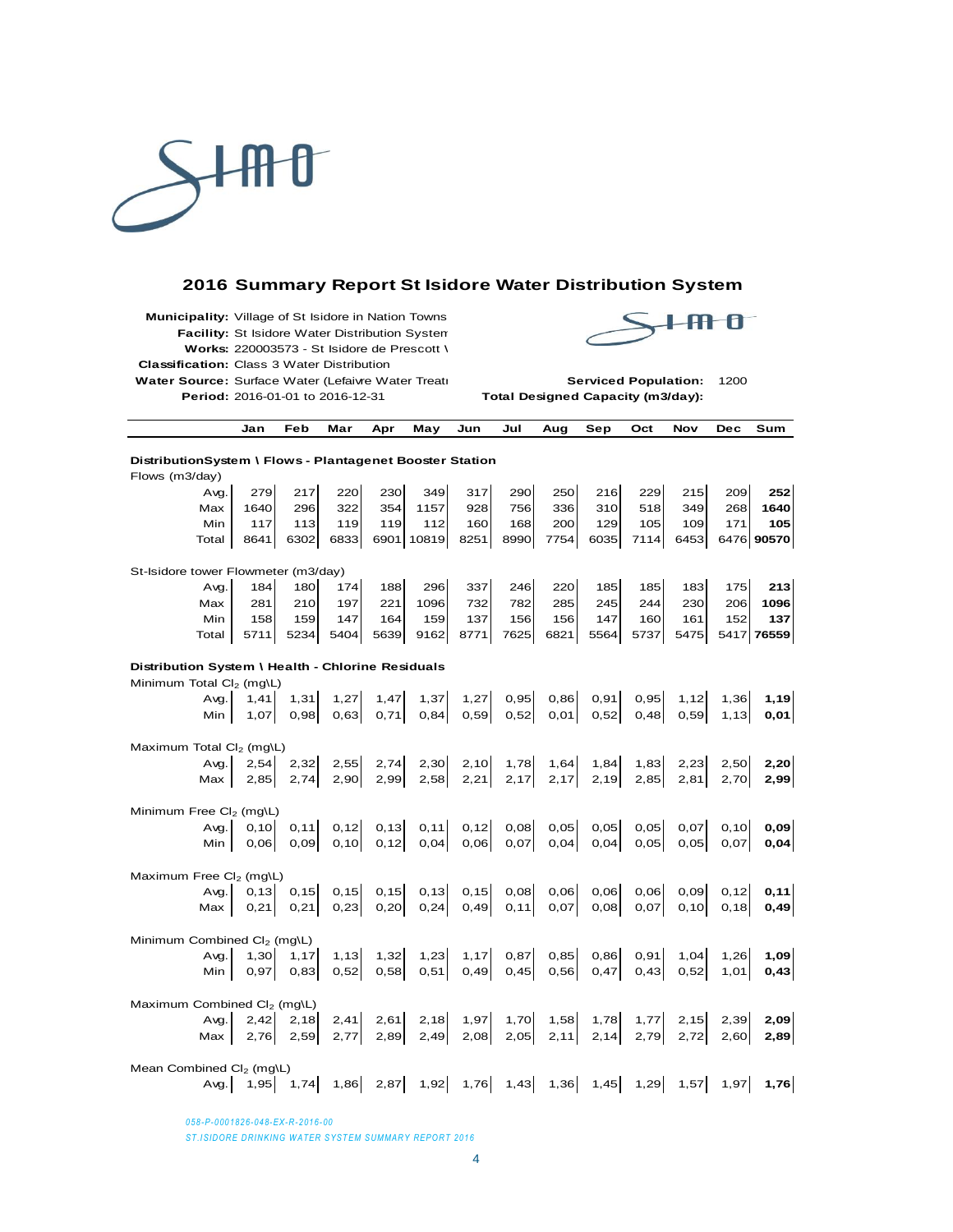## **Ontario** Drinking-Water Systems Regulation O. Reg. 170/03

#### **OPTIONAL ANNUAL REPORT TEMPLATE**

| <b>Drinking-Water System Number:</b>   | 220003573                                       |
|----------------------------------------|-------------------------------------------------|
| <b>Drinking-Water System Name:</b>     | <b>St Isidore Water Distribution System</b>     |
| <b>Drinking-Water System Owner:</b>    | The Corporation of the Nation Municipality      |
| <b>Drinking-Water System Category:</b> | Large Municipal Residential                     |
| Period being reported:                 | January $1st$ to December 31 <sup>st</sup> 2016 |

| <b>Complete if your Category is Large Municipal</b><br><b>Residential or Small Municipal Residential</b>                   | <b>Complete for all other Categories.</b>                                                                                                                  |
|----------------------------------------------------------------------------------------------------------------------------|------------------------------------------------------------------------------------------------------------------------------------------------------------|
| Does your Drinking-Water System serve                                                                                      | <b>Number of Designated Facilities served:</b>                                                                                                             |
| more than 10,000 people? Yes $\lceil \cdot \rceil$ No $\lceil X \rceil$                                                    | N/A                                                                                                                                                        |
| Is your annual report available to the public                                                                              | Did you provide a copy of your annual                                                                                                                      |
| at no charge on a web site on the Internet?                                                                                | report to all Designated Facilities you                                                                                                                    |
| $\overline{N_0}$                                                                                                           | serve?                                                                                                                                                     |
| Yes[X]                                                                                                                     | Yes $\lceil$   No $\lceil$                                                                                                                                 |
| <b>Location where Summary Report required</b>                                                                              | <b>Number of Interested Authorities you</b>                                                                                                                |
| under O. Reg. 170/03 Schedule 22 will be                                                                                   | report to:                                                                                                                                                 |
| available for inspection.                                                                                                  | N/A                                                                                                                                                        |
| <b>Municipal Office</b><br>The Corporation of the Nation<br>Municipality<br>958 Hwy 500 W, RR # 3<br>Cassleman, ON, K0A1M0 | Did you provide a copy of your annual<br>report to all Interested Authorities you<br>report to for each Designated Facility?<br>Yes $\lceil$   No $\lceil$ |

**Note: For the following tables below, additional rows or columns may be added or an appendix may be attached to the report**

#### **List all Drinking-Water Systems (if any), which receive all of their drinking water from your system:**

| Drinking Water System Name | <b>Drinking Water System Number</b> |
|----------------------------|-------------------------------------|
| N/A                        |                                     |

#### **Did you provide a copy of your annual report to all Drinking-Water System owners that are connected to you and to whom you provide all of its drinking water?**

**Yes [ ] No [ ]**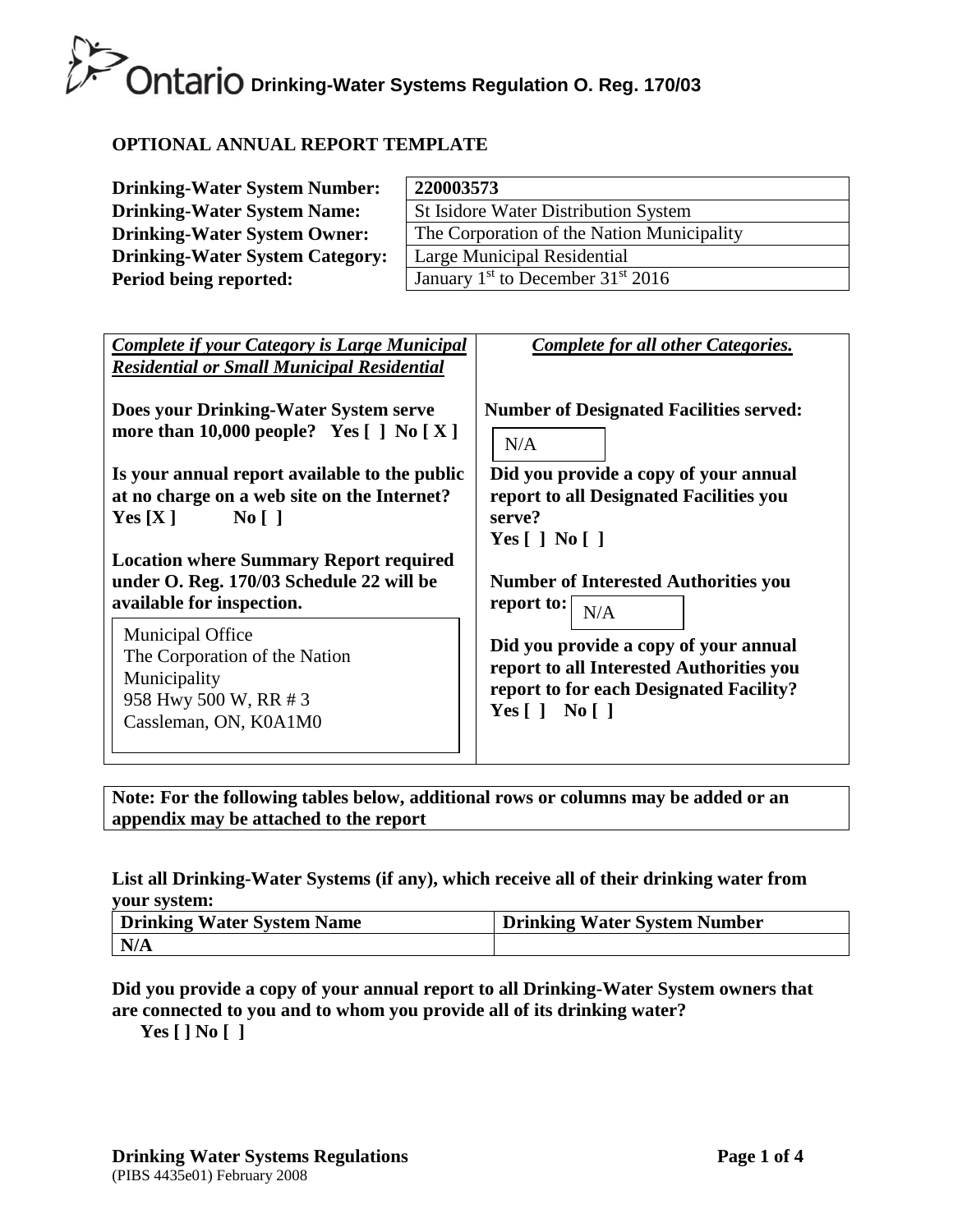## **Drinking-Water Systems Regulation O. Reg. 170/03**

**Indicate how you notified system users that your annual report is available, and is free of charge.** 

- **[ X ] Public access/notice via the web**
- **[ ] Public access/notice via Government Office**
- **[ ] Public access/notice via a newspaper**
- **[ ] Public access/notice via Public Request**
- **[ X ] Public access/notice via a Public Library**
- **[** ] Public access/notice via other method

#### **Describe your Drinking-Water System**

**The St Isidore water distribution system is designed to deliver chloraminated water from the Plantagenet Booster Pump Station (Plantagenet source water is from Lefaivre WTP). The Plantagenet Booster Pump Station has two high lift pumps rated at 20 L/s, one 84.4 m<sup>3</sup> clearwell, a chloramination system consisting of two chemical dosing pumps, 250 L solution/containment mixing tank for dosing Ammonium Sulfate into the transmission watermain, one out flowmeter, two automatic chlorine analyzers, to determine the combined chlorine residual, and one 125 kW power generator. This facility operates under Certificate of Approval number 7256-6NEMJ7 The source water for the village of St Isidore is primarily supplied by the Lefaivre WTP.**

#### **List all water treatment chemicals used over this reporting period**

 **Sodium Hypochlorite, Ammonium Sulphate (dosage administrated in Lefaivre WTP and Plantagenet pumping station)**

#### **Were any significant expenses incurred to?**

- **[ ]** Install required equipment
- **[ x ]** Repair required equipment
- **[ x ]** Replace required equipment

#### **Please provide a brief description and a breakdown of monetary expenses incurred**

| - Repairs to fire hydrants                          | 1 000\$   |  |
|-----------------------------------------------------|-----------|--|
| -Changed bolts on valve, installed anode, corrosion | 25 000\$  |  |
| -Painted water Tower                                | 220 000\$ |  |
|                                                     |           |  |

**Provide details on the notices submitted in accordance with subsection 18(1) of the Safe Drinking-Water Act or section 16-4 of Schedule 16 of O.Reg.170/03 and reported to Spills Action Centre**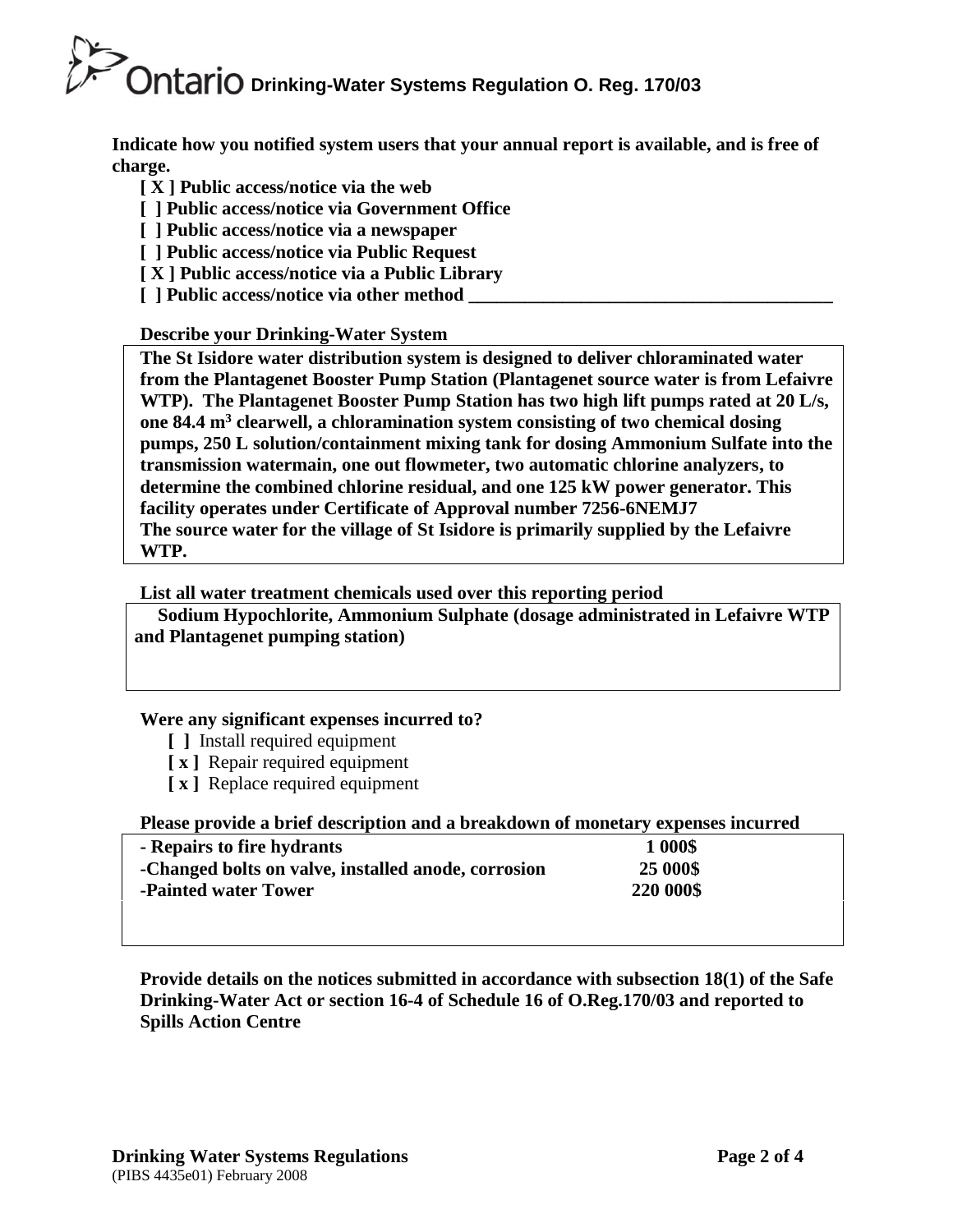### **Drinking-Water Systems Regulation O. Reg. 170/03**

| <b>Incident Date</b> | <b>Parameter</b>      | <b>Result</b>   | Unit of<br><b>Measure</b> | <b>Corrective Action</b> | <b>Corrective Action</b><br>Date |
|----------------------|-----------------------|-----------------|---------------------------|--------------------------|----------------------------------|
| 27-01-2016           | <b>Total coliform</b> | <b>Sampling</b> | 1 cfu/100ml               | <b>Resample</b> (3)      | 28-01-2016<br><b>Complete</b>    |
|                      |                       |                 |                           |                          |                                  |
|                      |                       |                 |                           |                          |                                  |

**Microbiological testing done under the Schedule 10, 11 or 12 of Regulation 170/03, during this reporting period.**

|                     | <b>Number</b><br>оf<br><b>Samples</b> | Range of E.Coli<br><b>Or Fecal</b><br><b>Results</b><br>$(min #)$ - $(max #)$ | <b>Range of Total</b><br><b>Coliform</b><br><b>Results</b><br>$(min #)$ - $(max #)$ | <b>Number</b><br>of HPC<br><b>Samples</b> | Range of HPC<br><b>Results</b><br>$(min #)-(max #)$ |
|---------------------|---------------------------------------|-------------------------------------------------------------------------------|-------------------------------------------------------------------------------------|-------------------------------------------|-----------------------------------------------------|
| <b>Distribution</b> | 56                                    |                                                                               | $0 - 1$                                                                             | 52                                        | -2 - 2                                              |

#### **Operational testing done under Schedule 7, 8 or 9 of Regulation 170/03 during the period covered by this Annual Report.**

|                                         | <b>Number of Grab</b><br><b>Samples</b> | <b>Range of Results</b><br>$(min #)$ - $(max #)$ |  |
|-----------------------------------------|-----------------------------------------|--------------------------------------------------|--|
| <b>Chlorine Combined</b><br>Dist. Syst. | 8760                                    | $*0.43 - 2.89$                                   |  |

| <b>NOTE</b> : For continuous |
|------------------------------|
| monitors use 8760 as         |
| the number of samples.       |

*NOTE: Record the unit of measure if it is not milligrams per litre. \*Average per day of combine chlorine in distribution syst. : 1,09 –2,09 mg/l*

#### **Summary of additional testing and sampling carried out in accordance with the requirement of an approval, order or other legal instrument.**

| Date of legal instrument<br>issued | <b>Parameter</b> | <b>Date Sampled</b> | <b>Result</b> | <b>Unit of Measure</b> |
|------------------------------------|------------------|---------------------|---------------|------------------------|
| N/A                                | N/A              | N/A                 | N/A           | N/A                    |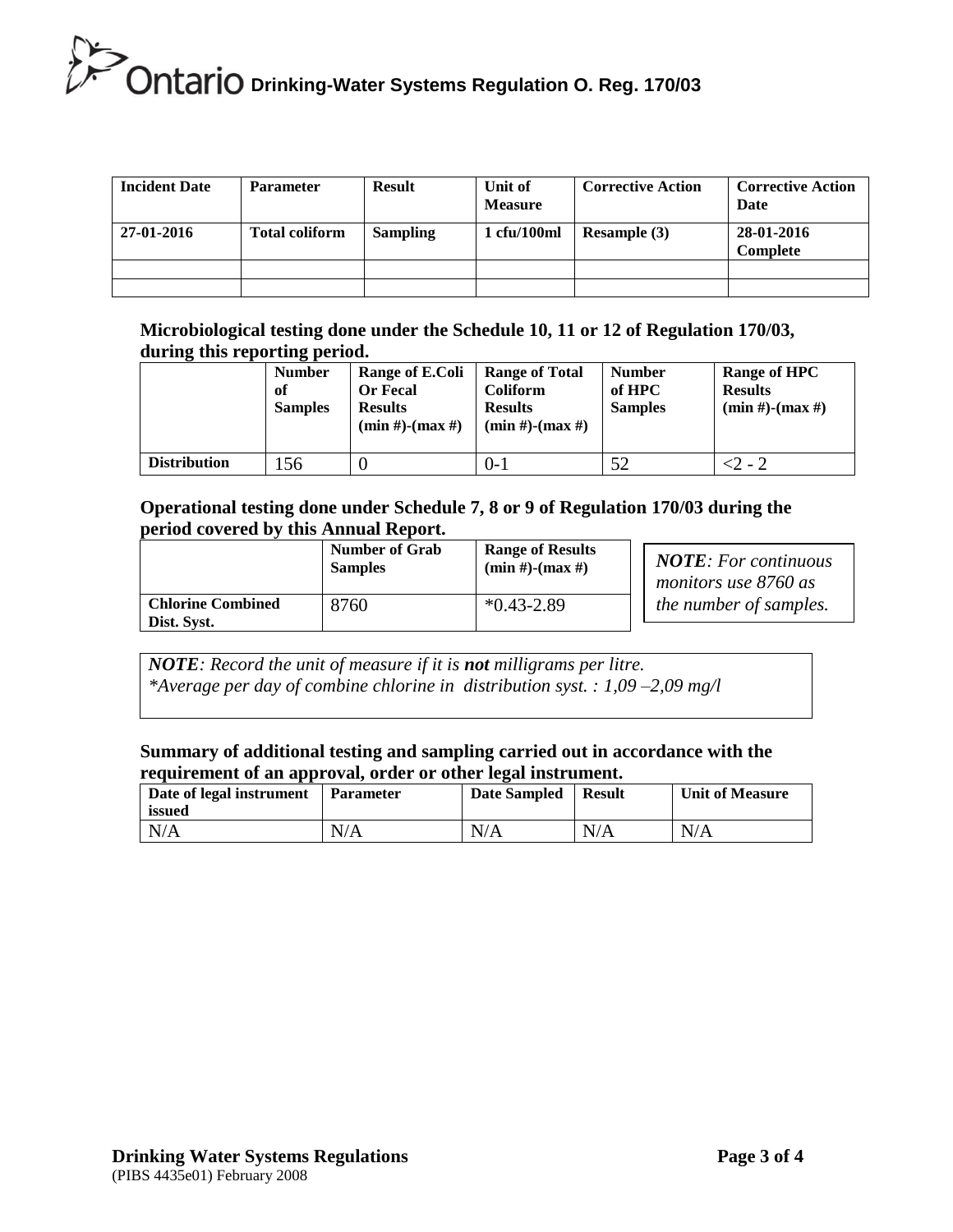## **Ontario Drinking-Water Systems Regulation O. Reg. 170/03**

| recent sample results |                   |                     |                 |            |
|-----------------------|-------------------|---------------------|-----------------|------------|
| Parameter             | Sample Date       | <b>Result Value</b> | Unit of Measure | Exceedance |
| Barium                | April 07, 2015    | 0.011               | mg/1            | no.        |
| Manganese             | April 08, 2015    | 0.005               | mg/1            | no         |
| Iron                  | April 08, 2015    | 0.014               | mg/1            | no         |
| <b>Hardness</b>       | April 08, 2015    | 29                  | mg/1            | no         |
| Alkalinity            | February 17, 2016 | 35                  | mg/1            | no         |
| pH                    | February 17, 2016 | 7.50                |                 | no         |

#### **Summary of Inorganic parameters tested during this reporting period or the most recent sample results**

 \*only for drinking water systems testing under Schedule 15.2; this includes large municipal nonresidential systems, small municipal non-residential systems, non-municipal seasonal residential systems, large non-municipal non-residential systems, and small non-municipal non-residential systems

#### **Summary of lead testing under Schedule 15.1 during this reporting period**

(applicable to the following drinking water systems; large municipal residential systems**,** small municipal residential systems, and non-municipal year-round residential systems)

| <b>Location Type</b> | Number of<br><b>Samples</b> | <b>Range of Lead</b><br><b>Results</b><br>$(min#) - (max#)$ | Number of<br><b>Exceedances</b> |
|----------------------|-----------------------------|-------------------------------------------------------------|---------------------------------|
| Plumbing             |                             |                                                             | N/A                             |
| Distribution         |                             | 0.00008-0.00008                                             | N/A                             |

**Summary of Organic parameters sampled during this reporting period or the most recent sample results**